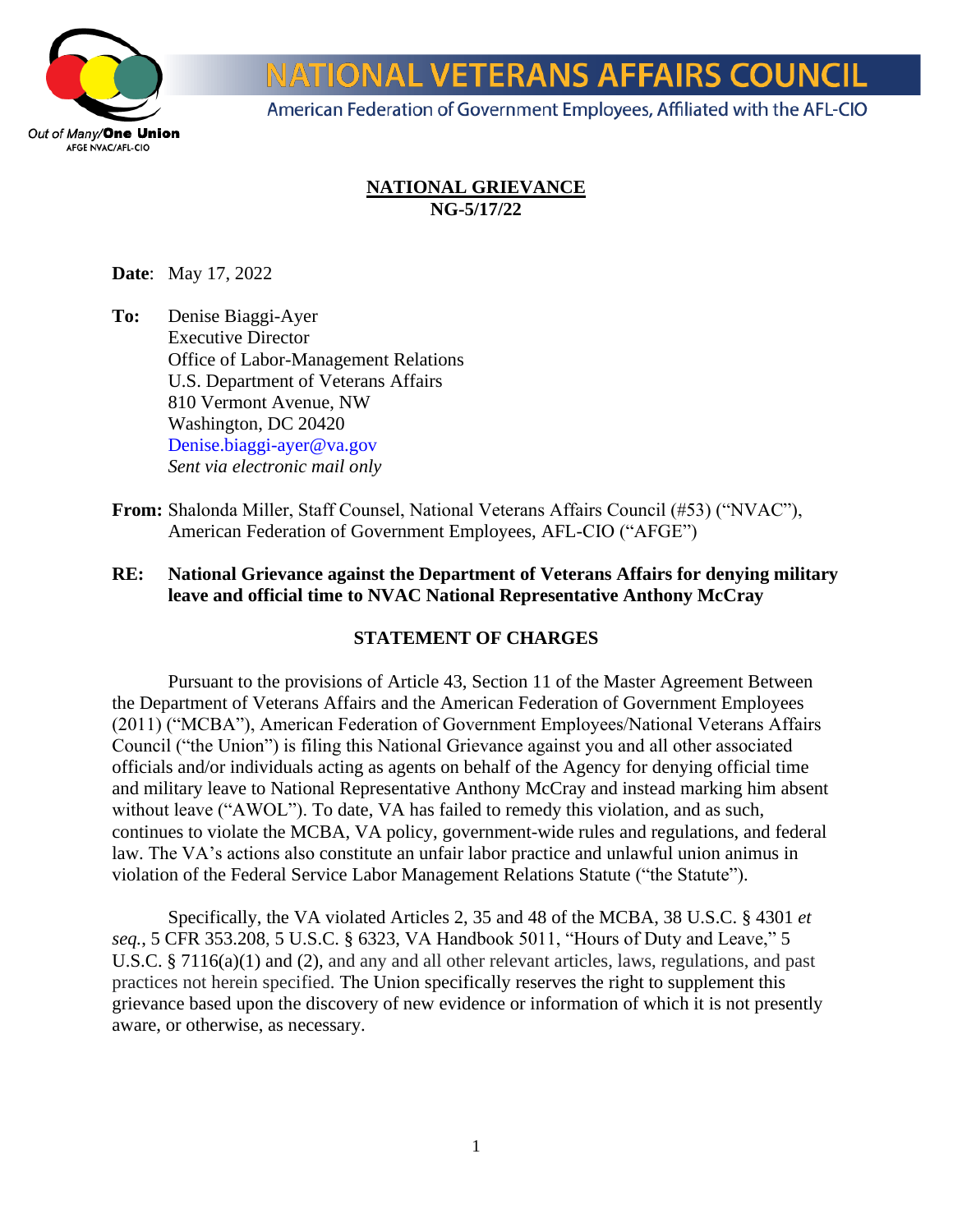#### **STATEMENT OF THE CASE**

#### **Background**

Anthony McCray is a duly appointed National Representative of the NVAC, and a fulltime VA employee at the Michael E. DeBakey VA Medical Center. Mr. McCray also actively serves in the U.S. Army Reserves. On a continuing an ongoing basis, Mr. McCray serves one week per month in Battle Assembly training for Reserve duty. A Federal employee who is a member of the Reserves is entitled to 15 days (120 hours) of paid military leave pursuant to 5 U.S.C. § 6323(a) each fiscal year for active duty, active duty training, or inactive duty training. An employee on military leave under section 6323(a) receives **his or her full civilian salary, as well as any pay from the armed services.** The statute also provides that such employees are entitled to "leave without loss in pay, time, or performance or efficiency rating" during their time of military service. 5 U.S.C. §6323(a)(1). Military leave accrues at the beginning of each fiscal year. A maximum of 15 days of military leave may be carried over into the next fiscal year.

Further, OPM's regulations at 5 CFR 353.208, implementing the Uniformed Service Employment and Reemployment Rights Act ("USERRA"), which is codified at 38 U.S.C. §§ 4301 - 4335, state that an employee performing service with the uniformed services **must be permitted**, upon request, to use any accrued annual leave, military leave, earned compensatory time off for travel, or accrued sick during his or her military service.

The NVAC was notified that on a continuing and ongoing basis, the VA has denied Mr. McCray's requests for military leave and has instead been marking him AWOL for the periods he is required to serve in the Army Reserves. The VA has also denied the 50% official time that Mr. McCray is allocated as a National Representative. *See* MCBA, Article 48, Section 2. These actions constitute unlawful interference and restraint with regard to Mr. McCray's right to engage in protected union activity.

To date, Mr. McCray has been charged one hundred sixty (160) hours of AWOL, despite currently having two hundred forty (240) hours of accrued military leave and 50% (40) hours of allocated official time per pay period. The VA has provided no reason for the denial of Mr. McCray's requests for military leave or official time. As these denials are of an ongoing nature, the Union reserves the right to add claims to this grievance as additional information becomes available.

#### **Violations**

The VA has violated federal law and regulation, the MCBA, and its own policy. First, USERRA prohibits an employer from denying any benefit of employment to a member of the armed services on the basis of his or her military obligation. 38 U.S.C. § 4311(a). An employer violates this provision if the employee's obligation for service in the uniformed services is a motivating factor in the employer's action. 38 U.S.C.  $\S$  4311(c)(1). By failing to grant Mr. McCray's requested leave for his periods of military service, the VA discriminated against him in violation of USERRA.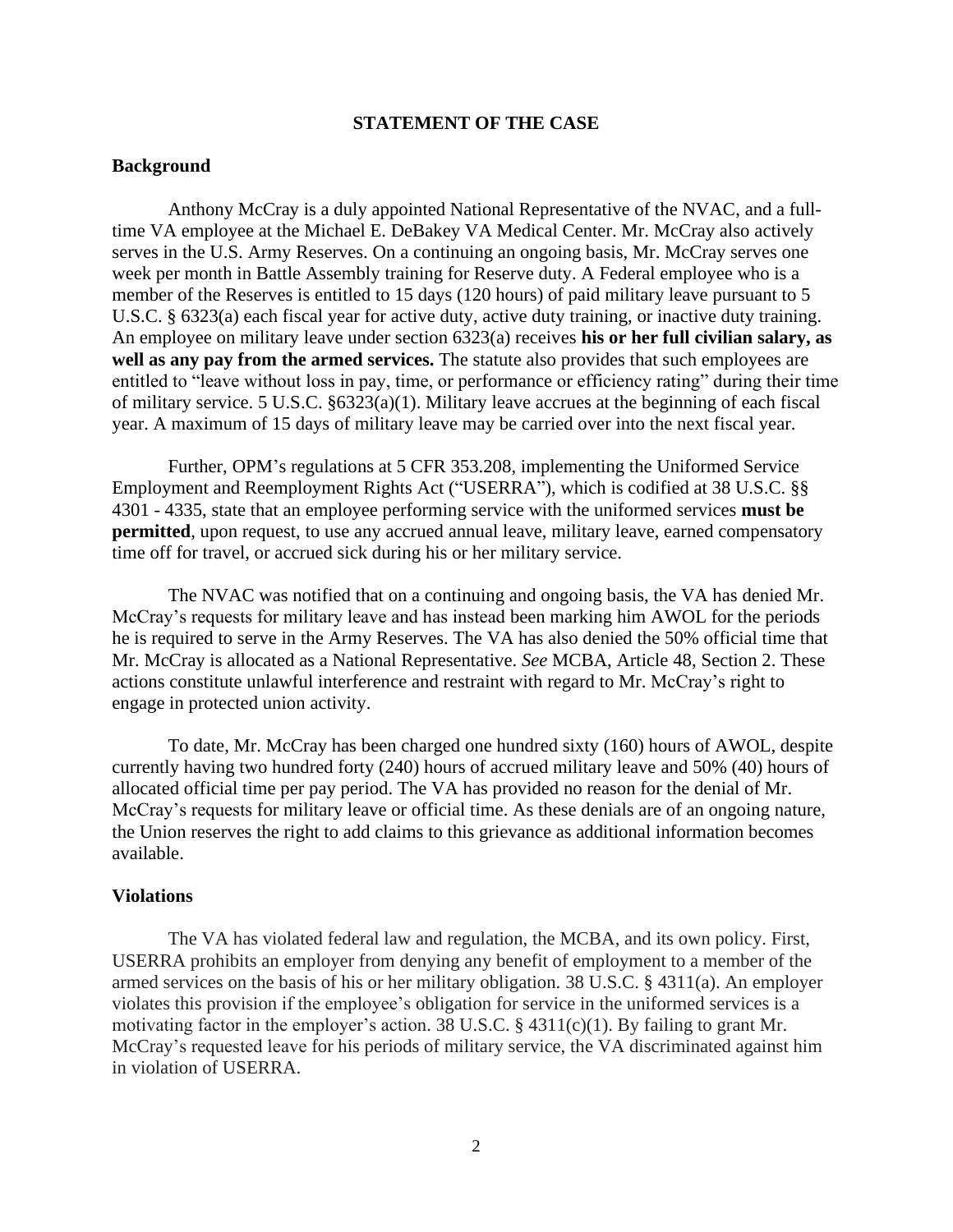Next, 5 U.S.C. § 6323 is the statutory authority for granting military leave to Reservists of the uniformed services who are civilian employees of the Federal Government. The statute entitles federal employees to up to 15 days per fiscal year of military leave "without loss in pay…." It is undisputed that Mr. McCray had military leave that would have covered his periods of absence in April and May 2022. The VA unlawfully denied his use of said leave, thereby violating the statute.

Article 2 of the MCBA requires that the VA comply with applicable federal statutes and regulations in the administration of matters covered by the MCBA. Therefore, in violating USERRA and 5 U.S.C. § 6323, the VA also violated Article 2.

And finally, Article 35, Section 13 of the MCBA and VA Handbook 5011 set forth the VA's obligations pertaining to the processing of employee requests for military leave. Here, as he had done many times previously, Mr. McCray properly submitted his requests for military leave. The VA failed to comply with the MCBA and its own policy by denying his requests.

Notwithstanding the VA's violations of USERRA, policy, regulations, and the MCBA, the VA's conduct also constitutes an unfair labor practice in violation of section 7116(a)(1) and (2) of the Statute. Mr. McCray is a long-standing National Officer of the NVAC. Indeed, in October 2021, Alma Lee, NVAC President, sent a letter to VA Central Office confirming Mr. McCray's designation as a National Union Officer, see attached. By now, management should be well-versed in the processing of his official time. He has also served in the Army Reserves for several years and has ordinarily been granted miliary leave, until now. The simultaneous denial of both military leave **and** official time have resulted in the denial of an entire month of pay to Mr. McCray and has created a financial hardship. Issuing these denials concurrently, and without reason, is retaliatory. The denial of official time also violates Article 48 of the MCBA and the Statute.

#### **Remedies Requested**

The Union asks that to remedy the above situation, the VA agree to the following:

- To immediately rescind 160 hours of AWOL related to the denial of Mr. McCray's military leave and official time requests;
- To make whole Mr. McCray with regard to any and all lost pay, differentials and benefits arising from the VA's unlawful actions;
- To pay reasonable attorney's fees and costs pursuant to section 4324(c)(4) of USERRA;
- To fully comply with its obligations under federal law, regulations, contract, and its own policy regarding an employee's use of military leave;
- To post a remedial notice, signed by the Medical Center Director, affirming the VA's obligations to the Union, and acknowledging its violations of the Statute; and,
- To agree to any and all other remedies appropriate in this matter.

#### **Time Frame and Contact**

This is a National Grievance, and the period for resolution of this matter is not waived until the matter is resolved or settled. If you have any questions, please contact the undersigned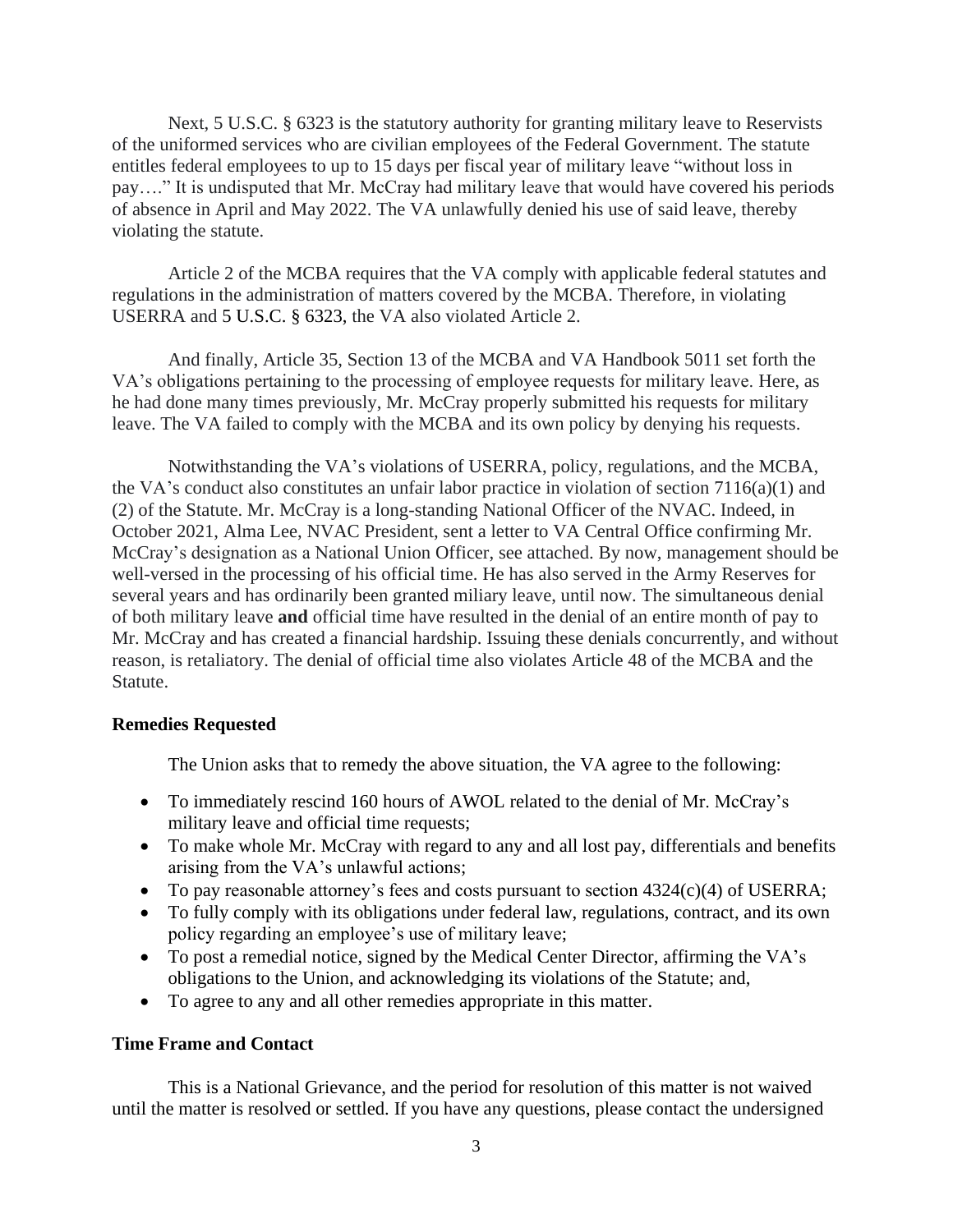at AFGE's Office of the General Counsel. The undersigned representative is designated to represent the Union in all matters related to the subject of this National Grievance.

Submitted by,

 $H_{\text{val}}$ andoell

Shalonda Miller Staff Counsel, National VA Council Office of the General Counsel American Federation of Government Employees, AFL-CIO 80 F Street, NW Washington, DC 20001 tel: 202.639.6424 efax: 202.379.2928 [shalonda.miller@afge.org](mailto:shalonda.miller@afge.org)

cc: Alma L. Lee, President, AFGE/NVAC William Wetmore, Chairperson, Grievance and Arbitration Committee, AFGE/NVAC Thomas Dargon, Jr., Supervisory Attorney, AFGE/NVAC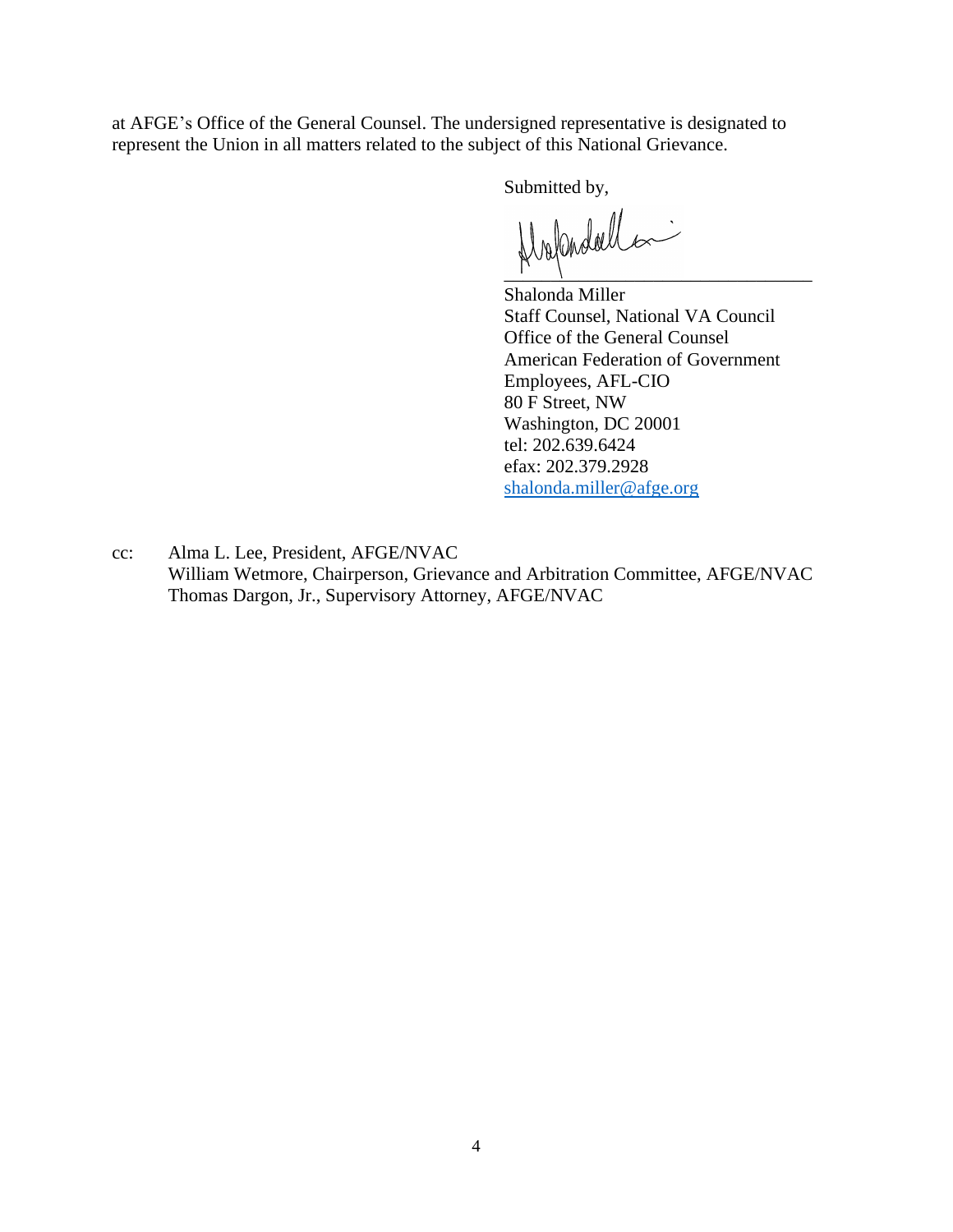

# **NATIONAL VETERANS AFFAIRS COUNCIL**

American Federation of Government Employees AFFILIATED WITH THE AFL-CIO

# **ALMA L. LEE President**

October 8, 2021

Ms. Ophelia A. Vicks Acting Executive Director Labor Management Relations, VACO 810 Vermont Avenue, NW Washington, DC 20420

Dear Ms. Vicks:

This letter serves as notification that Mr. Anthony McCray from the Michael DeBakey VAMC has served (prior to the Executive Orders) and is still currently serving as a National Representative for the AFGE National VA Council, in accordance with Article 48, Section 2D, of the Master Agreement between the Department of Veterans Affairs and the AFGE National VA Council.

Mr. McCray's mailing address and facility information is

Michael DeBakey VAMC 2002 Holcomb Blvd. Houston, TX 77030-4298 (713) 794-7779 (281) 658-4753 Mobile

Please notify the appropriate parties of this notification. Should you have any questions and/or concerns, please do not hesitate to contact my office directly at (540) 345-6301.

Sincerely,

llma L Lee

Alma L. Lee President National Veterans Affairs Council, #53 American Federation of Government Employees, AFL-CIO

\_\_\_\_\_\_\_\_\_\_\_\_\_\_\_\_\_\_\_\_\_\_\_\_\_\_\_\_\_\_\_\_\_\_\_\_\_\_\_\_\_\_\_\_\_\_\_\_\_\_\_\_\_\_\_\_\_\_\_\_\_\_\_\_\_\_\_\_\_\_\_\_\_\_\_